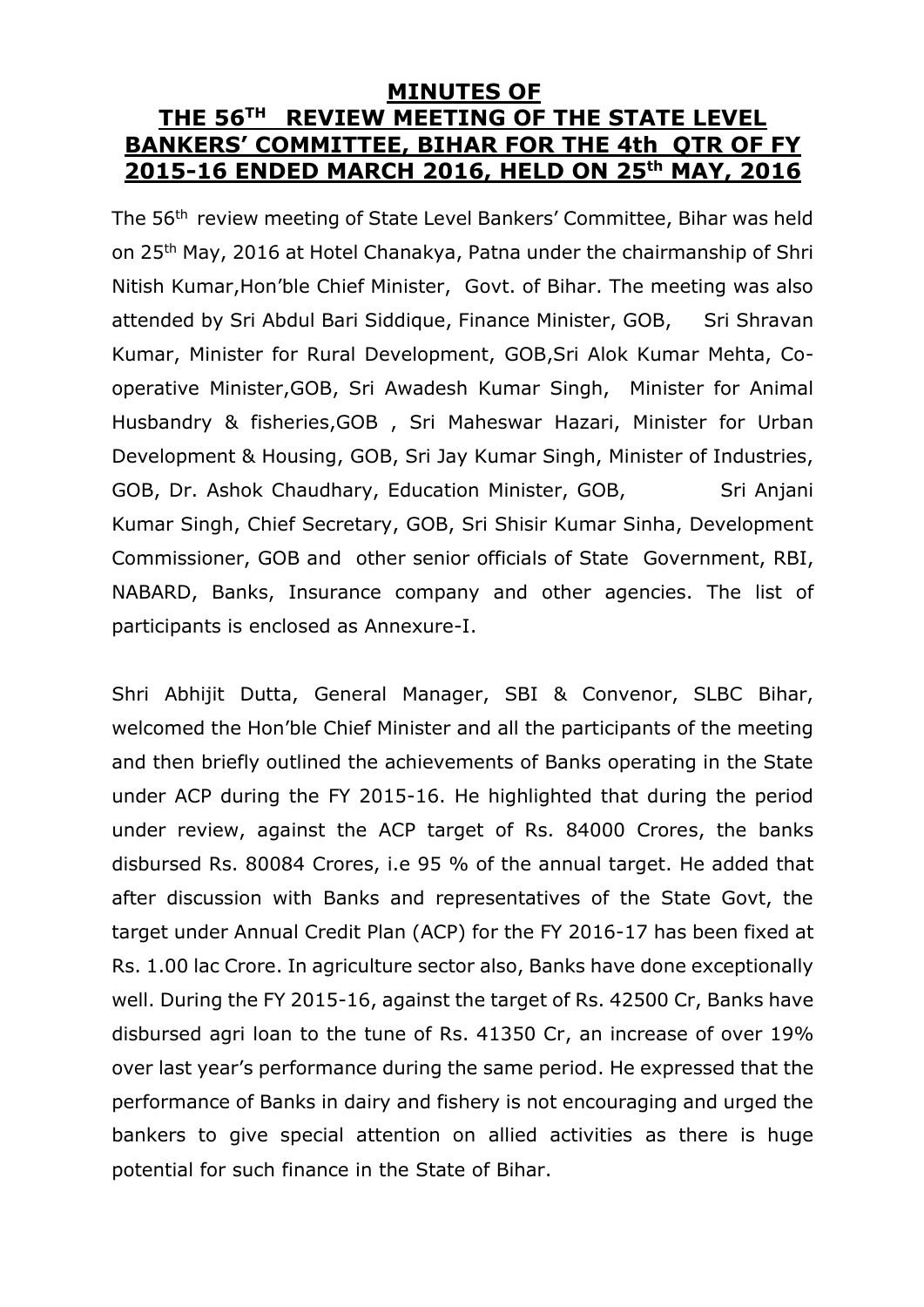GM, SBI also highlighted the performance in opening of accounts and extending credit during the year under SHG. During the financial year 2015- 16, 1.20 lacs SHG accounts were opened and credit was extended to 1.00 lac SHG groups, which is 100% of the target. He added that during the financial year under review credit was also extended to 34000 JLG groups amounting Rs. 510 crores.

On CD ratio, Shri Dutta stated that the state had achieved 44.99 %, an increase of 96 basis points over last Financial Year. He said that the CD ratio of the State is on an increasing trend but it was still much below the national average. He said that in order to improve the CD ratio, establishment of large industries in the State would boost the banks to finance in a bigger way. He requested the State Govt to invite the large industrial units to establish units in the State, which will not only increase the inflow of capital in the State, but will also generate avenues for employment in the State.

On Branch opening, GM, SBI said that under the Branch expansion plan for 2015-16, 364 Branches have been opened against the target of 527 branches. SLBC also have taken an ambitious target of opening 1640 branches up to 31 March 2017 in villages having population more than 5000 and not having a Brick & Mortar branch as per RBI directive. He hoped that all Banks will achieve their allotted target within allotted time frame.

GM, SBI said that the rising NPA is a major concern for the Banks, which stood at 7.00 % at the end of March 2016. He requested the State Govt. to help the Banks in disposal of pending certificate cases, so that the NPA level could be checked and brought down to national level of 3%.

Sri Dutta also highlighted the Student Credit Card scheme; one of the seven Nischay's of our Hon'ble Chief Minister, which is scheduled to be launched from 2nd October 2016 in the state. He said that several meeting between Banks and State Govt. Officials have been held where Govt. officials including Hon'ble Finance Minister showed their keen interest in addressing all issues raised by Banks on the scheme. He, on behalf of all member Banks, assured the Hon'ble Chief Minister of extending full support for the success of the scheme to improve GER in the state of Bihar.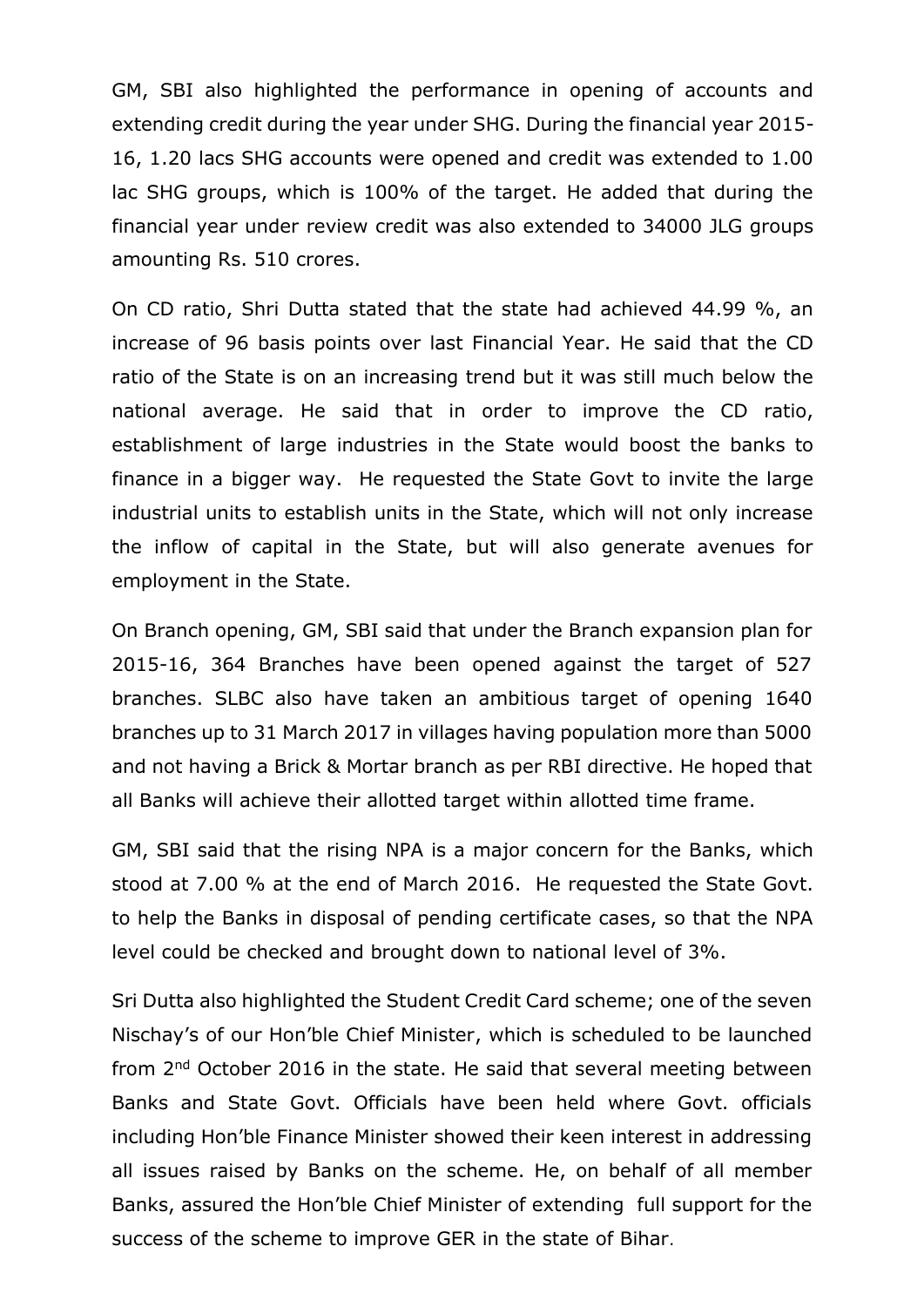Sri Dutta also highlighted the performance of financial inclusion in the state. He expressed that for proper implementation of DBT in the State, it is necessary to link Aadhar in all accounts. Upto 30 April 2016, Aadhar generation is 65% of the total population and Aadhar linkage is only 25%. He requested all the banks to speed up linking of Aadhar to so that it may be completed at the earliest.

GM, SBI also expressed concern over a number of cases of Bank dacoity/cases of loot that has occurred in recent past in the State and requested the State Govt to address the matter with top priority. He also advised the banks to conduct security Audit of all branches and keep the security equipments at branches in working condition and arrange for periodic maintenance of it to avoid such incidents as instructed by the Hon'ble Chief Minister during 54<sup>th</sup> SLBC meeting.

At the end, Sri Dutta thanked the State Govt. for the support provided to Banks in the state.

The GM, Reserve Bank of India, Shri Brijraj, in his address expressed happiness over ACP achievement by banks during the financial year 2015- 16. He said that under ACP 2015-16, Banks have achieved 97 % in Agriculture sector and 109% in MSME with YOY growth of 19% and 48% respectively. He also congratulated the bankers for growth of 14% in deposit and 17% in Advances during the financial year 2015-16 and advised to keep the momentum during the current year too.

GM, RBI also commended the State Govt for introducing 'UDYOG SAMVAD' a platform for direct dialogue between Department of Industries and the new and existing entrepreneurs and introduction of a Single window system for the entrepreneurs. He also highlighted promotion of Food Processing Industry and the proposed Start-Up policy by the State govt, which will help in increase the number of job creators in the State. He also congratulated the State Govt for inclusion of Bhagalpur in the SMART Cities and advised the bankers to look in the opportunities for investment at Bhagalpur.

On branch opening, GM, RBI expressed that as per the recent RBI guidelines, all the villages having a population above 5000 and not having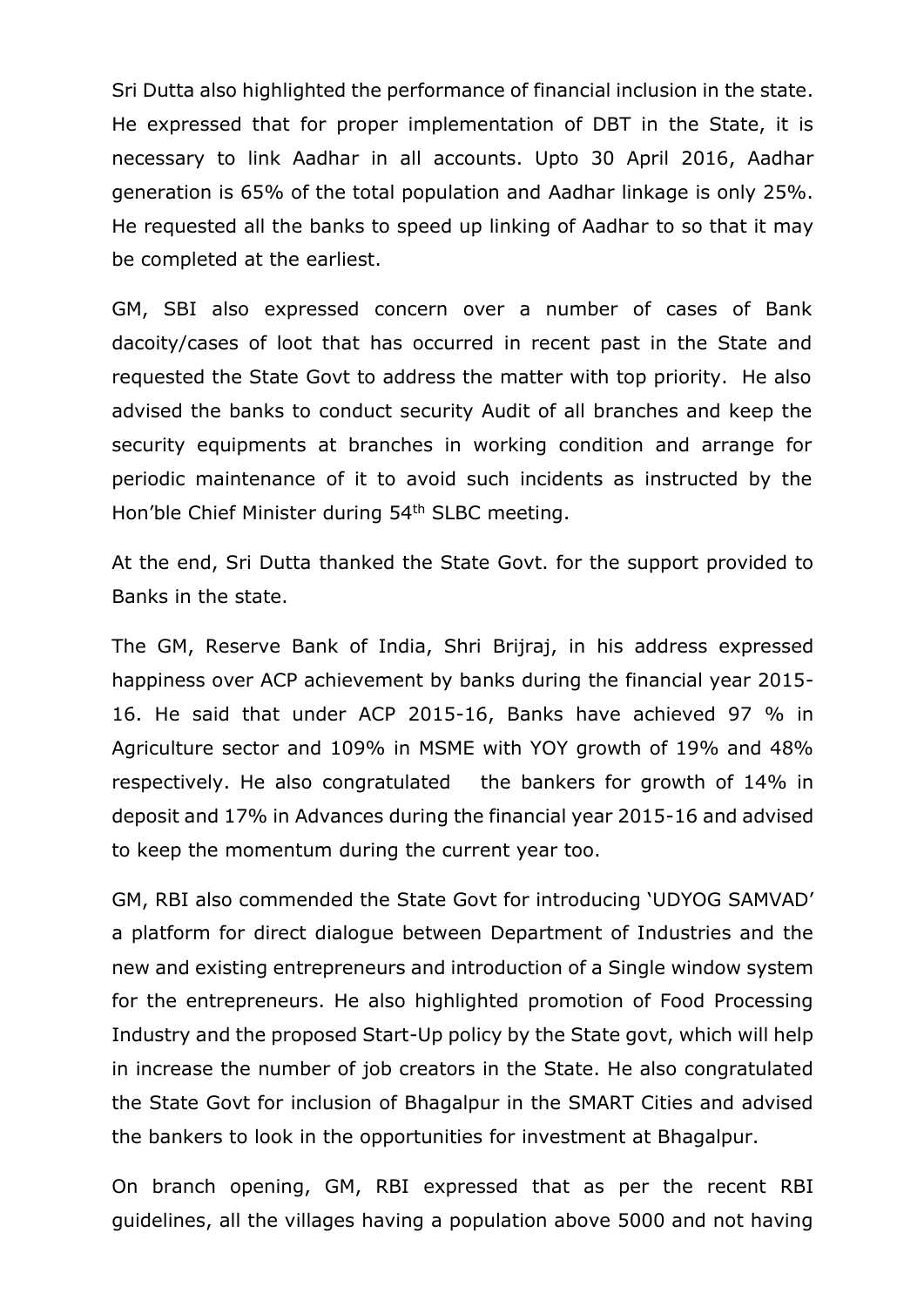a Brick and Mortar (B&M) branch should be covered with B&M Branches latest by 31.03.2017. He advised the banks to prepare a Monitorable Action Plan (MAP) to achieve the branch opening target and submit a quarterly progress report to SLBC for onward submission to RBI from March 2016 onwards.

On Priority sector lending GM, RBI highlighted the guidelines issued by RBI in April 2016, which will enable Banks to achieve the PSL target and subtargets by purchase of these instruments in the event of shortfall, incentivize the surplus market and to enhance PSL. He added that in this connection, RBI, Patna is also organizing a capacity building programme for the RRBs and Urban Co-operative Banks to help them benefit from these instructions.

Sri Brijraj expressed concern over non participation of official at BLBC/DLCC meeting at district level and advised the bankers to monitor that these meetings are held on time with active participation of senior officers from Banks.

Shri Briraj also stressed the need to increase lending under Housing loan in rural areas and requested the State Govt to remove the hurdles in approval of the Site Plan in rural areas.

On the issue of low CD ratio in the state, GM, RBI said that as on 31.03.2016, 21 out of 38 districts in the State have CD ratio of less than 40%, which needs immediate attention by the concerned banks.

Sri Brijraj thanked the State Govt for issuing the notification on reduction of stamp duty on loans up to Rs. 50000 for non-agriculture purposes which will boost lending of micro enterprises in the State. He further requested the State Govt to completely waive the Stamp Duty on small loans up to Rs. 10000/-.

On the issue of Certificate Cases and disposal thereof, GM, RBI remarked that more than 4 lakh certificate cases are pending in the State and numbers of new cases added are more than the number of cases disposed off during every quarter. He requested the banks to intensify their efforts and the Govt. to provide support in their recovery related issues, like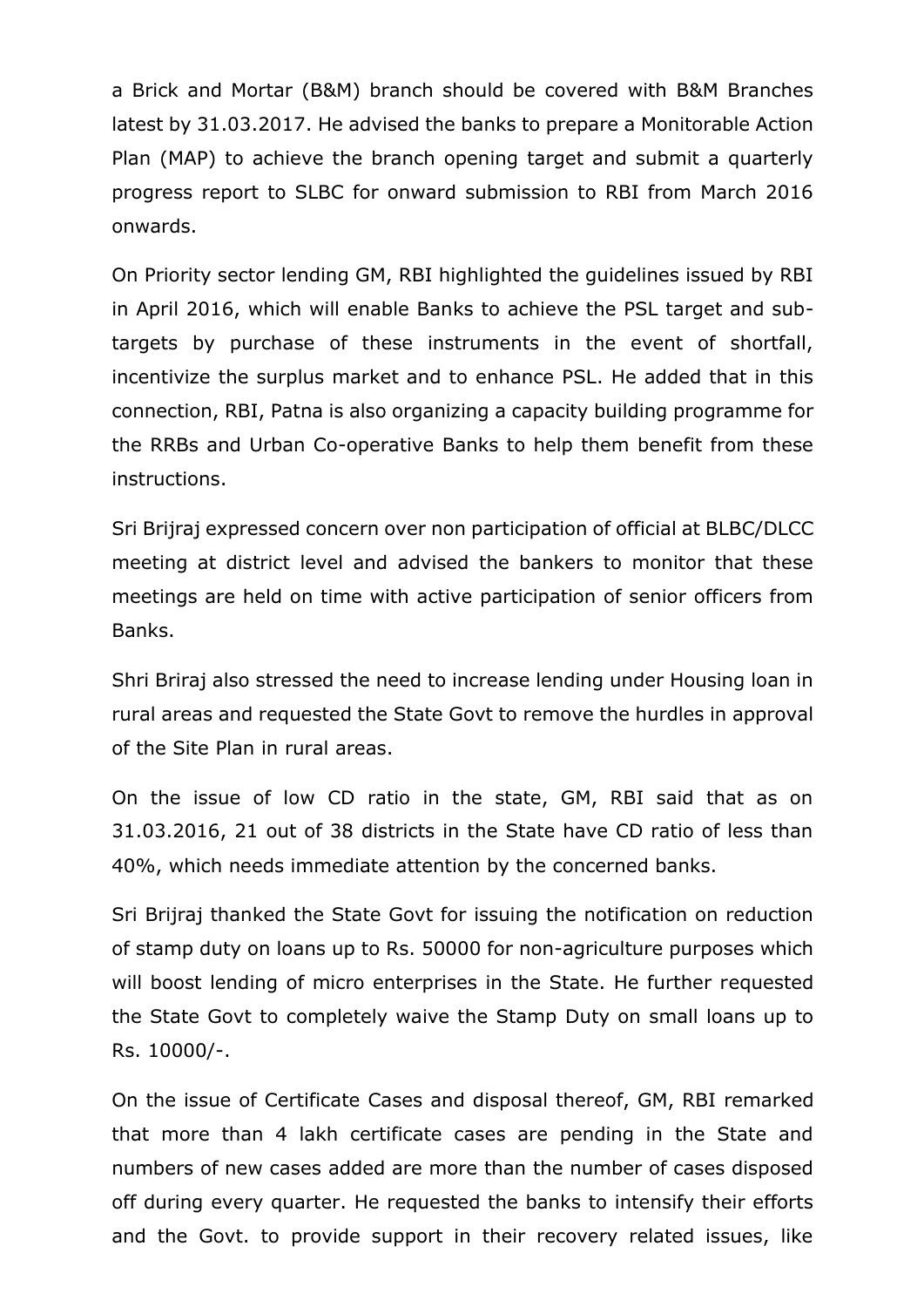appointment of certificate officers for the disposal of certificate cases, execution of SARFAESI notices etc.

GM, RBI also requested the State Govt to arrange for deputation of State Police Personnel for round the clock guarding of Currency Chests in the State. As of now, only 38 out of 135 Currency Chests are guarded by armed State Police Personnel in the State and the remaining 97 CCs are guarded by Home Guards or Private Security Guards.

GM, RBI also expressed concern over instances of dacoity/looting of bank branches and ATMs and urged the State Govt to strengthen the patrolling system in Bank Branches and proper instructions on surprise visits to bank Branches by the police. He also advised the controlling heads of the bank to conduct an intensive review of the security of their Currency Chests and Branches.

The Chief General Manager, NABARD Shri R.K.Das, in his address expressed that during the Financial Year 2015-16, banks have disbursed Agriculture Term Loan (ATL) of Rs. 17844 Crores, which is 122% against the target of Rs. 14651 Crores. He however expressed concern over the performance in dairy, fishery and poultry sector where achievement has only been 15%- 20%. Under JLG, Banks have extended credit to 34286 groups amounting Rs. 510.49 Cr, achievement being 45%. CGM, NABARD also informed the house that ACP for the financial year 2016-17 has been fixed at Rs. 100000 Crore and it is expected to be doubled by year 2022. CGM, NABARD thereafter highlighted the scheme ' लघुकिसान लखपति किसान' where different models for financing the farmers have been highlighted.

The Minister for Rural Development, GOB, Shri Shravan Kumar, in his brief address called for greater co-operation from the bankers as regards opening of accounts and credit linkage under Self Help Group (SHG). He said that performance of RRBs under SHG is much better than that of Commercial Banks. He urged the Banks to simplify the procedure for credit linkage under SHG. He also advocated for enhancement of  $1<sup>st</sup>$  and  $2<sup>nd</sup>$  dose credit limit under SHG.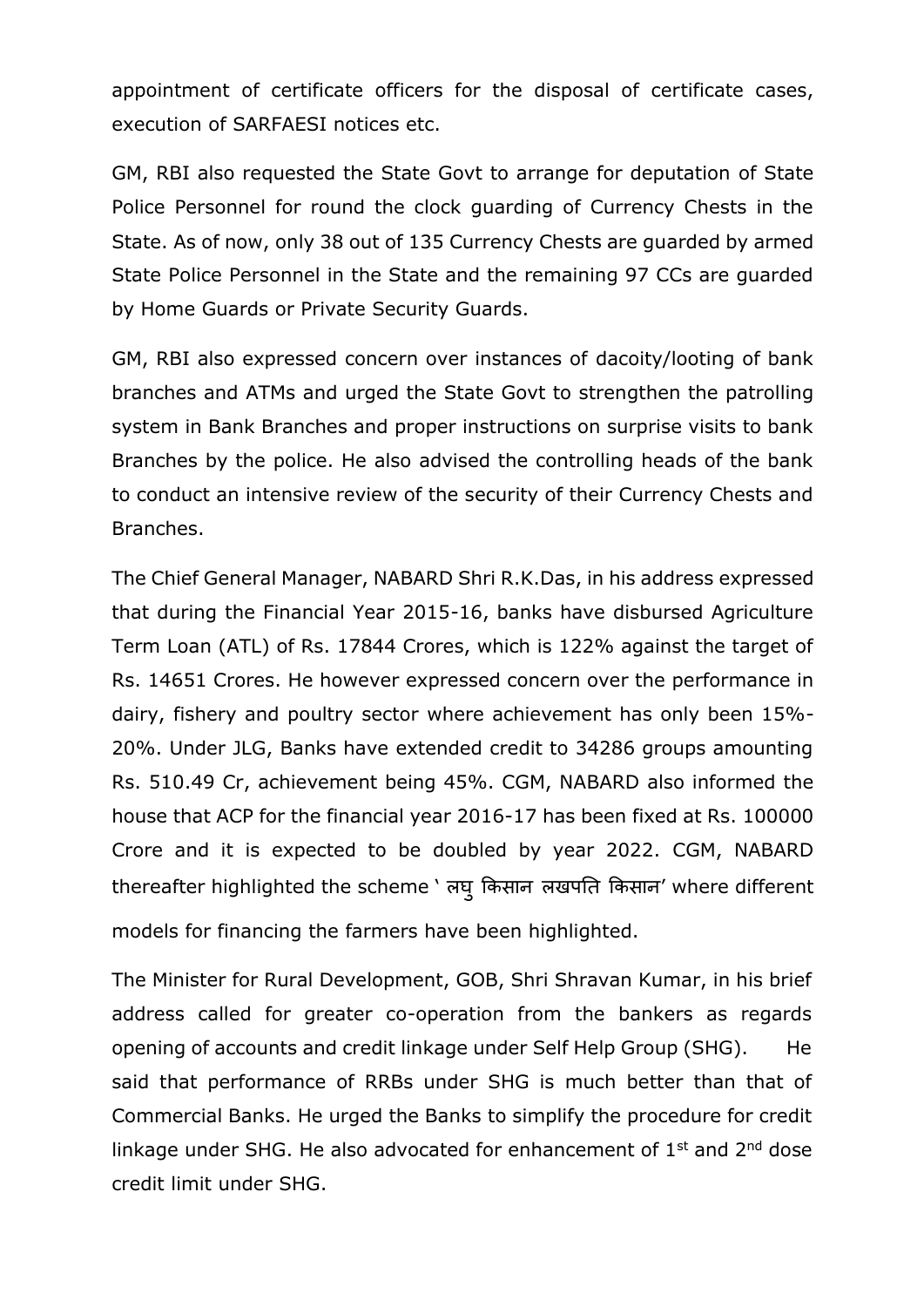Sri Awadhesh Kumar Singh, Minister for Fishery & Animal Husbandry Deptt, Govt of Bihar in his address expressed dissatisfaction at the poor performance of banks in dairy & fishery during the of financial year 2015- 16. He said that out of the 27182 dairy loan applications forwarded to Banks for sanction, only 2459 applications have been sanctioned during the financial year. In fishery too, the performance has not been encouraging. He advised the bankers to be more sensitive towards the feelings of the people and provide adequate financial assistance to the needy people, especially SC/ST class where 75% subsidy is provided by the State Govt. He advised that loan proposals sent to banks should be disposed off within the stipulated time frame.

Sri Jay Kumar Singh, Minister for Industries, Govt of Bihar in his address called for greater participation of Banks in financing to Industry sector in the state. He expressed his dissatisfaction over the Banks performance under PMEGP loans. He urged upon the banks to give focussed attention to financing under Industrial sector for speedy development of the State.

Sri Maheswar Hazari, Minister for Urban Development & Housing, Govt of Bihar in his address urged the Banks to work for the benefit of poor society of the people in the State. He advised the Banks to make the process simple for the benefit of the general people.

Sri Alok Kumar Mehta, Minister of Co-operative Deptt, Govt of Bihar in his address highlighted the performance of Co-operative Banks in the State. He said that Co-operative Banks in the State under ACP have achieved Rs. 1250 Crores against the target of Rs.1000 Crore during the financial year 2015-16. He added that procurement of Paddy during this financial year has been impressive and about 18.29 lac tonnes of paddy have been procured during 2015-16. He also highlighted growth in deposit and advances of Co-operative Banks.

Dr Ashok Chaudhary, Minister of Education, Govt of Bihar in his address highlighted the details of Student Credit Card Yojana, an ambitious project of the State Govt. He explained that the State of Bihar is one of the fastest growing States in the country and the Govt is committed to supporting the youths of the State in acquiring higher education. Under the scheme, the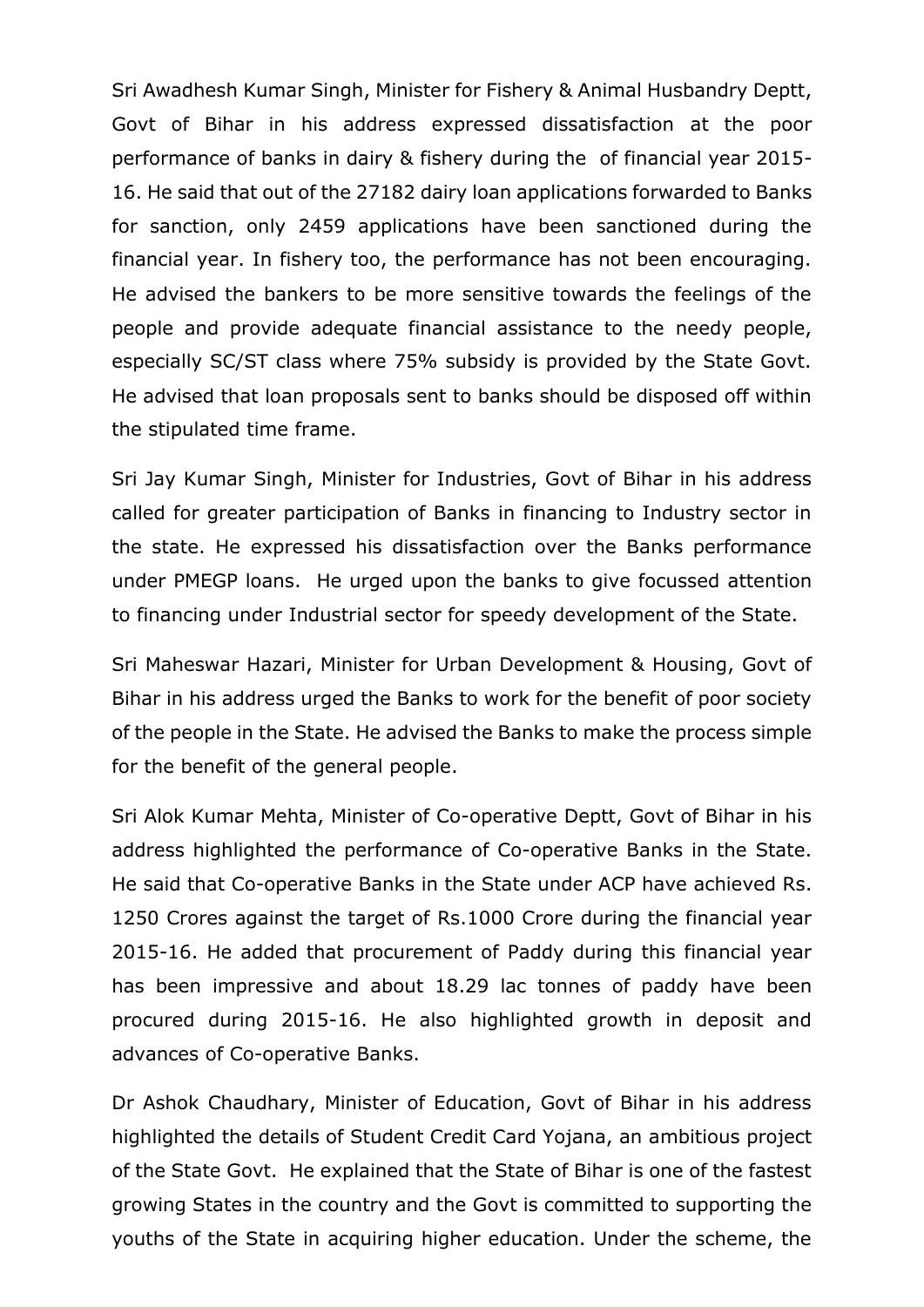State Govt will provide Student Credit Card up to Rs. 4.00 lacs to those students who wish to acquire higher Education from recognised Indian Institutions. During the financial year 2016-17, Govt has set a target to provide 5.00 lacs such Credit to students.

The Hon'ble Chief Minister, Government of Bihar, Shri Nitish Kumar, in his key note address, expressed happiness in attending the Quarterly SLBC meeting. He said that the State Govt is fully aware of the issues raised by the Bankers and the Govt will look into these issues in a positive manner. However, the Hon'ble Chief Minister expressed his dissatisfaction over low Bank finance in the State resulting in low CD ratio. He said that the CD ratio of the state has improved over the years, but it is still below the national average of 78% and Banks will have to work hard for improving the situation.

The Hon'ble Chief Minister highlighted that there has been development in the State, but these development happened only in certain areas and sectors. He advocated for uniform development in the State, so that equal benefits are passed on to the beneficiaries. He added that during the last 10 years, growth rate of nearly 10% has been recorded in the State.

Talking on the social sector issue in the State, the Hon'ble Chief Minister said that Bihar is an agrarian State, where 76% of the population depends on Agriculture and its allied activities. He added that there has been development in agriculture sector as is evident from the fact that Bihar has created record growth in wheat production and fish. He advised the banks to increase their lending in agriculture and allied activities especially on the food processing units to further increase the income of the farmers.

In connection with implementation of Direct Benefit Transfer of various schemes launched in the state, the Hon'ble Chief Minister said that large number of accounts have been opened under PMJDY in the state and the benefits of these schemes are being passed on to the beneficiaries though direct credit in their account. He suggested the Bankers to give priority in seeding these bank accounts with Aadhar numbers to avoid duplicity.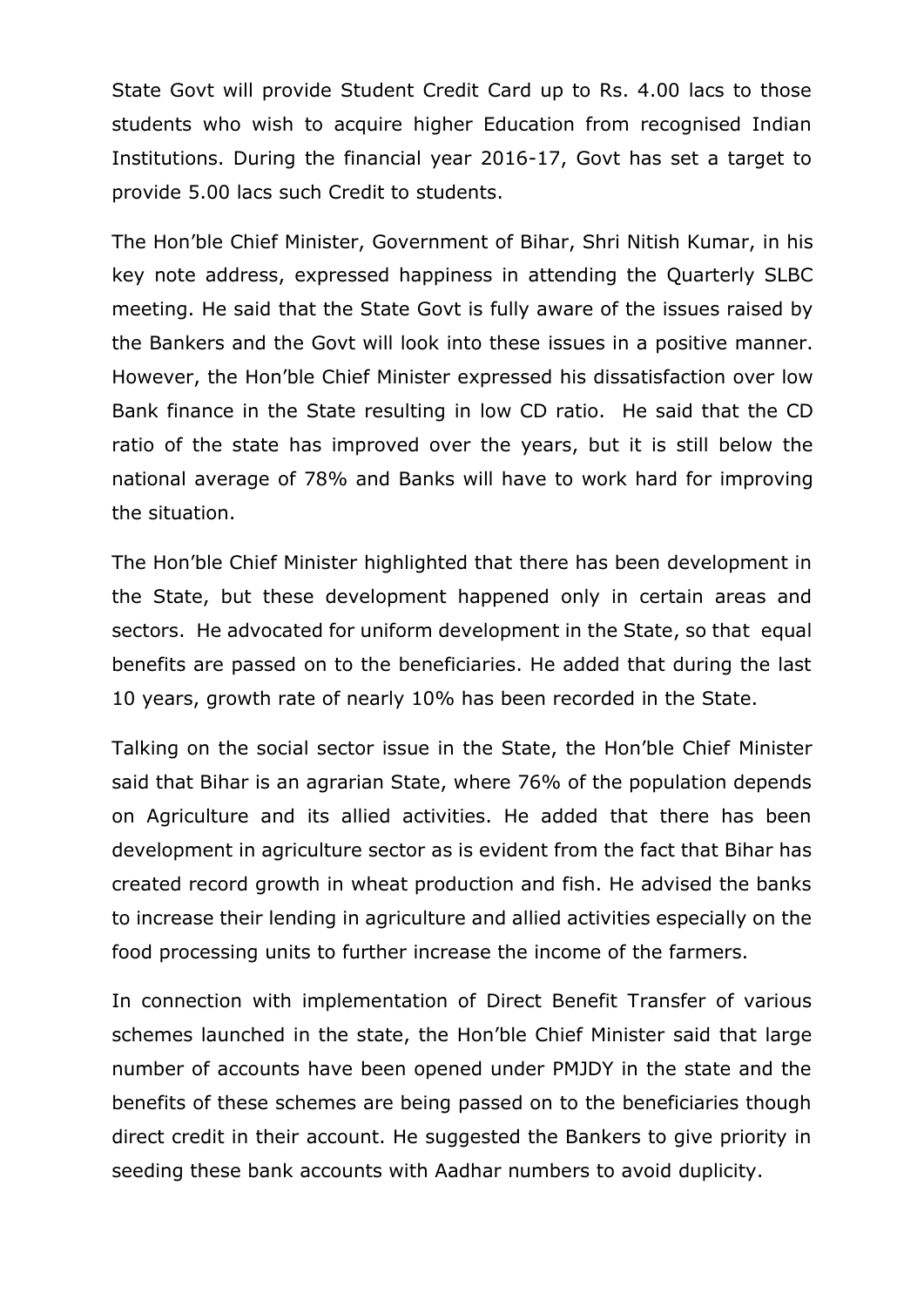In connection with opening of Branches by the banks in the state, the Hon'ble Chief Minister expressed concern over opening of only 364 Bank branches during the current financial year against the annual target of opening 527 branches. He suggested that Bank Branches should be opened in each Gram Panchayat in the State so that Banking services are easily available to people in far flung areas also. He also advised banks to put more human resources in branches to cope up with the increased work load.

On the issue of Security position in the State, the Hon'ble Chief Minister expressed concern over increased incidence of Dacoity and robbery in Bank Branches in recent months and assured the bankers in providing full support in strengthening the security of Branch premises. He advised the banks to coordinate with local police officials for sharing timely information to avoid such incidents He also advised that the background of security guards should also be checked before recruitment to avoid such incidents. He further added that the Government is also considering creation of State Industrial Battalion for security of the Banks.

Expressing his concern at high NPA of banks in the State, the Chief Minister assured the Banks of full cooperation in recovery efforts of Banks. In this regard he observed that there were mainly small defaulters in the State and the Government machinery shall assist the Banks in recovery of the dues. He advised the banks to analyse area wise and sector wise NPA position for effective monitoring of NPAs.

The Hon'ble Chief Minister also highlighted the main features on Student Credit Card Yojana, the dream project of the State Govt. He remarked that this scheme has been formulated to improve the Gross enrolment ratio (GER) of students up to class XII, from 13% to 50% in the State. He added that the District Registration Centres in all districts will directly receive applications from the deserving students, scrutinize and forward it to branches of different banks for sanction and disbursement. He said that District Registration Centres in all districts would be ready by September 2016. He requested the bankers to extend their co-operation in this direction to ensure consolidated development in the state.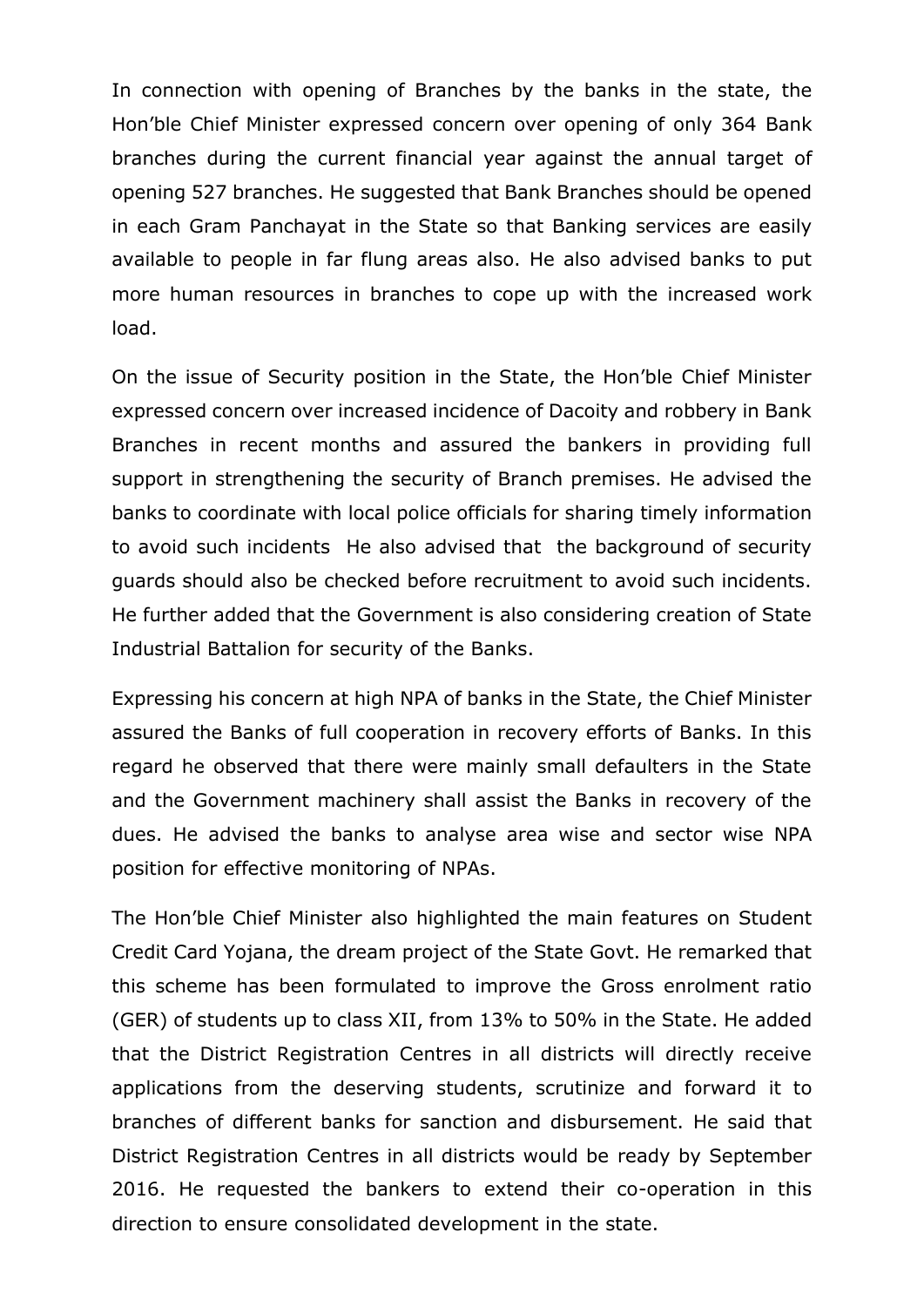The Hon'ble Chief Minister also expressed concern over delay in deposit of Govt receipt to Government accounts by branches of different banks and advised the Heads of different Banks to look over the matter.

The Vote of thanks to the Chief Minister was given by the General Manager, Punjab National Bank, Shri Sanjiv Sharan. He thanked the Chief Minister for giving valuable suggestions and guidance to the Banks for their onward journey. On behalf of all banks he assured the Chief Minister of continued support and participation of banks in the growth of the State.

The Finance Minister, Government of Bihar, Sri Abdul Bari Siddique in his address expressed dissatisfaction over the manner in which quarterly SLBC meetings are held. He said that meeting should not be in a routine manner, but it should be result oriented. He suggested that Agenda wise discussion should be conducted from next SLBC meeting onwards so as to have a fruitful discussion on the subject. The Finance Minister was also critical over opening of branches during the last financial year. He said that lot of questions have been raised by members of legislative Assembly for opening of branches in their areas. He advised the bankers to expedite opening of new branches in order to bridge the gap between population wise average number of branches at state level and national level. The Finance Minister, GOB was also critical of non participation of appropriate official at BLBC/DLCC meeting at district level and advised the bankers to monitor that these meetings are held on time with active participation of senior officers from Banks.

Minutes of the last SLBC meeting were then confirmed and Action Taken Report on the action points of 55th SLBC meeting was adopted by the House.

Presentation was, thereafter, made by AGM, SLBC on major agenda items. After discussion on the agenda items during the meeting, the following points emerged.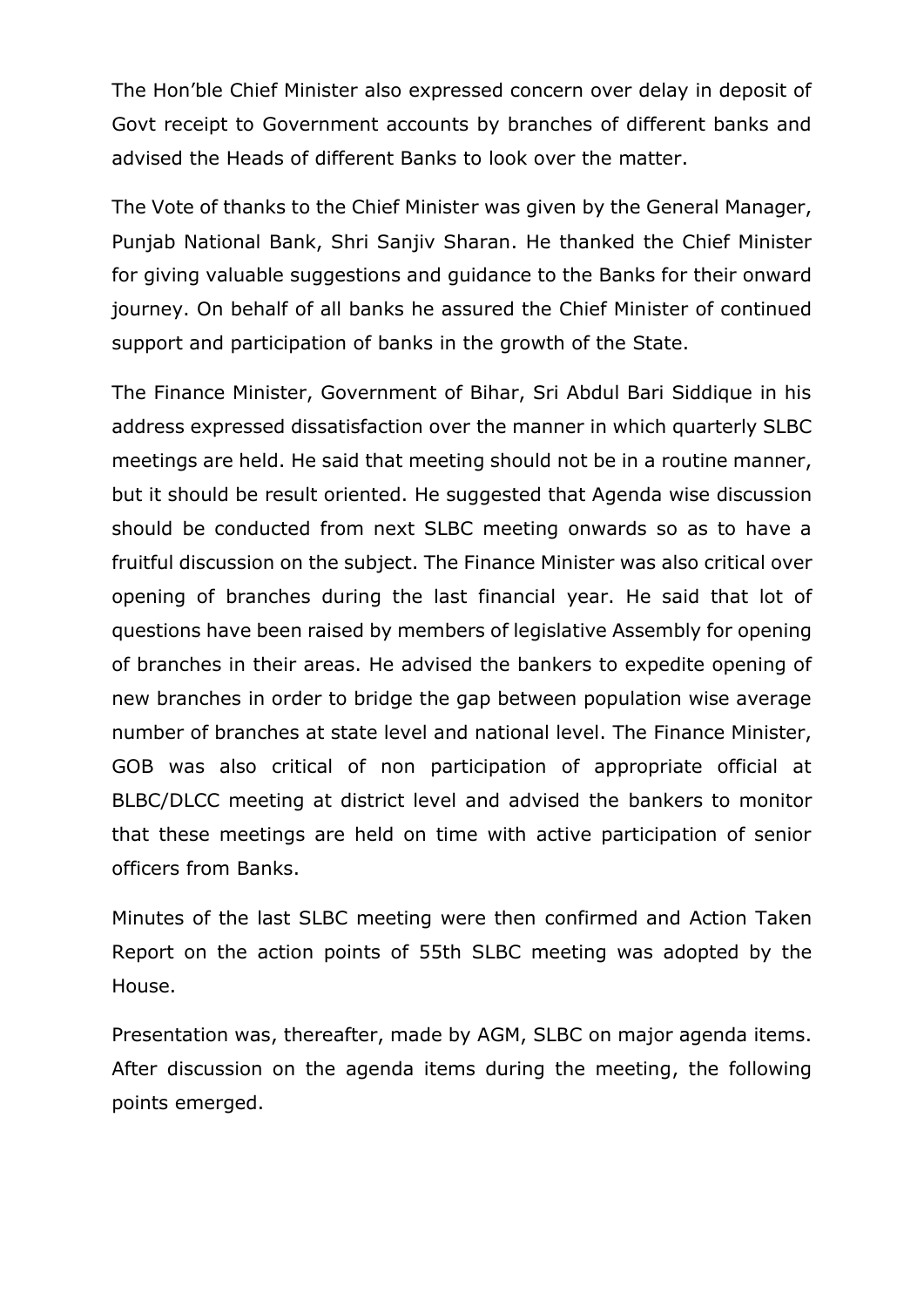## **A. AGRICULTURE RELATED ISSUES:**

### **(I) Sub-Committee meeting of SLBC on Agriculture**:

#### a. **Agri ACP**:

The achievement under Agri ACP during the of Financial Year 2015-16 was 97 % of the annual target and in absolute terms, 19% more than last financial year. All banks were requested to give due attention to Agri lending, especially in allied activities to all deserving farmers.

#### b**. Dairy, Fishery & Poultry**:-

The performance under Dairy, Fishery and Poultry sector of the banks was described as very poor. The house agreed that for overall development of the state, these three sectors should be given top priority and urged the bankers to increase the lending in these sectors. The Secretary, Animal & Fish Resources Deptt expressed that achievements of banks under ACP during 2015-16 in Agriculture and allied activities had only been 11% -12% and advised the Banks to increase their lending in these sectors.

#### **c. SHG, RSETI & FLC:**

Following issues were highlighted with regard to financing to SHGs/ JLGs and the functioning of RSETIs/ FLCs:

### **(i) Self Help Group (SHG)/Joint Liability Group (JLG)**

a) 120268 SHG accounts were opened by the banks during the FY 2015-16 and 100080 SHGs were credit linked with a total amount of loan being Rs 640.05 crores. The target for account opening is 1,50,000 and credit linkage is 1, 00,000 for the current financial year.

b) Notification to be issued by the State Govt. with regard to implementation of Interest Subvention scheme in the 27 non-IAP districts on the same line as in the 11 IAP districts is still pending.

c) Banks to ensure use of common format for account opening  $\&$  1<sup>st</sup> dose credit linkage of SHGs.

e) Against the annual target of credit linkage of 75000 JLGs, 34286 JLGs were financed by Banks during the FY 2015-16.

d) Commercial Banks were asked to focus on JLG financing.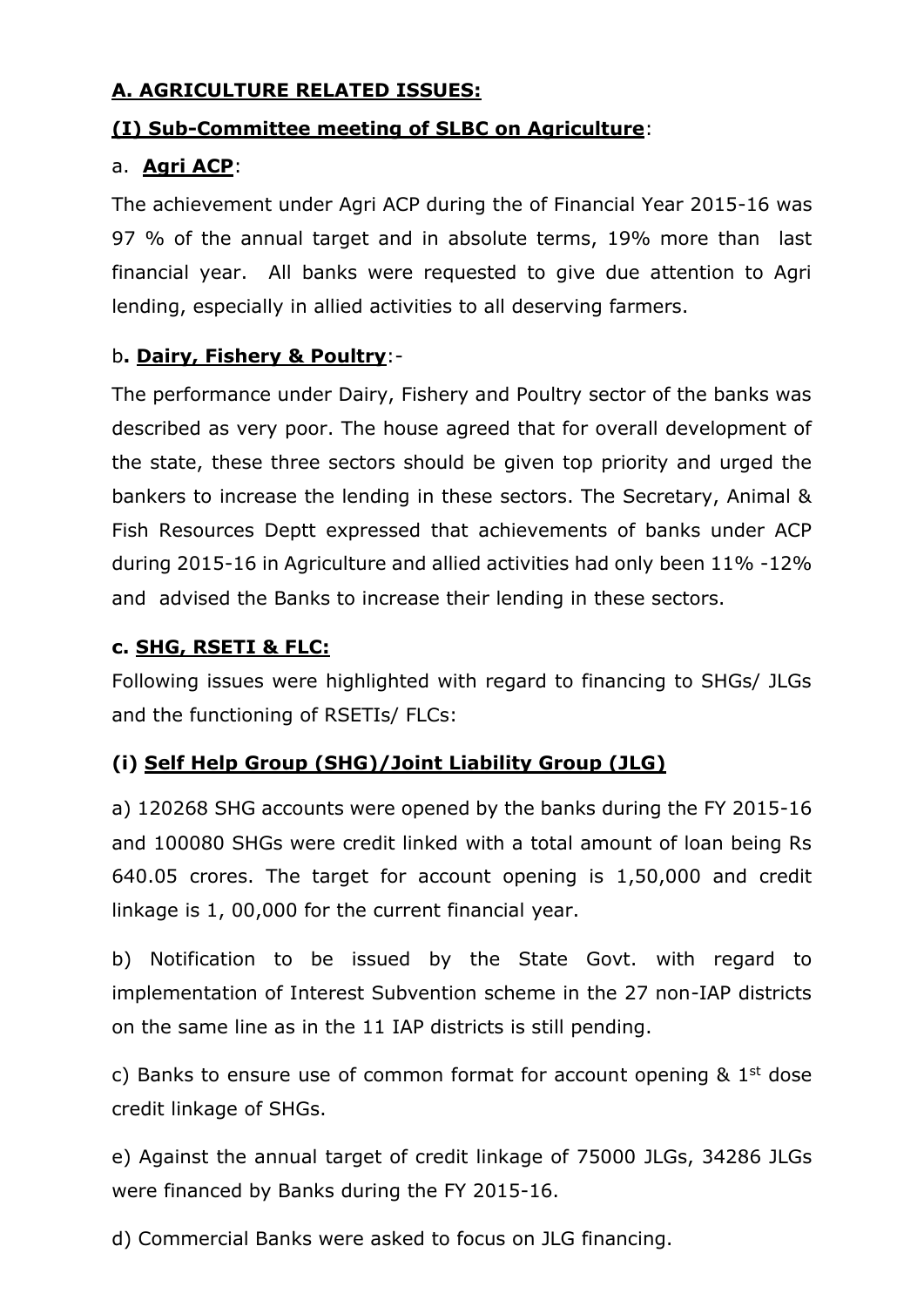e) 164 applications of NULM were pending with different branches of the Bank and advised to dispose off these applications at the earliest. Banks were also advised to include performance of NULM as one of the Agenda item during the DLCC meeting.

f) Banks were advised to feed proper product code while opening SHG accounts in the system to avoid the problems in interest subvention. It was also suggested to sort out the problem faced by the branches in opening of Bulk accounts under SHG.

# **(ii) RURAL SELF EMPLOYMENT TRAINING INSTITUTE (RSETI)/FINANCIAL LITERACY CENTRE (FLC)**

a) Banks were asked to give more focus to the settlement of trainees which is the main objective behind creation of RSETIs, and for this sustained hand-holding of the trainees need to be ensured.

b) Loan application forwarded to branches for credit linkage of RSETI trained persons should be a regular agenda item in BLBC & DLCC meetings.

c) Banks were requested to ensure that their rural branches organise at least one financial literacy camp every month to sensitize people about the benefits of maintaining bank account and various schemes of the Banks.

## **B. ISSUES RELATED TO 'INDUSTRIES'**

### **(I). Achievement under MSME ACP:**

During the Financial FY 2015-16, against the annual target of Rs. 12000 Crores, Banks under MSME have disbursed Rs 13097 Crores, which is 109% of their annual target. In absolute terms it is approximately Rs.4200 Crores more than the disbursement made during the corresponding period of FY 2014-15.

## **(II). Achievement under PMEGP:**

The achievement under PMEGP during 2015-16 was viewed by the house as satisfactory. Against the physical target of 3026 projects for 2015-16, Banks have sanctioned 2895 projects amounting to Rs. 238.72 Cr during the period under review. As industrial sector was national priority area and had potential to provide large number of jobs to people, banks were requested to give adequate attention towards financing under the scheme.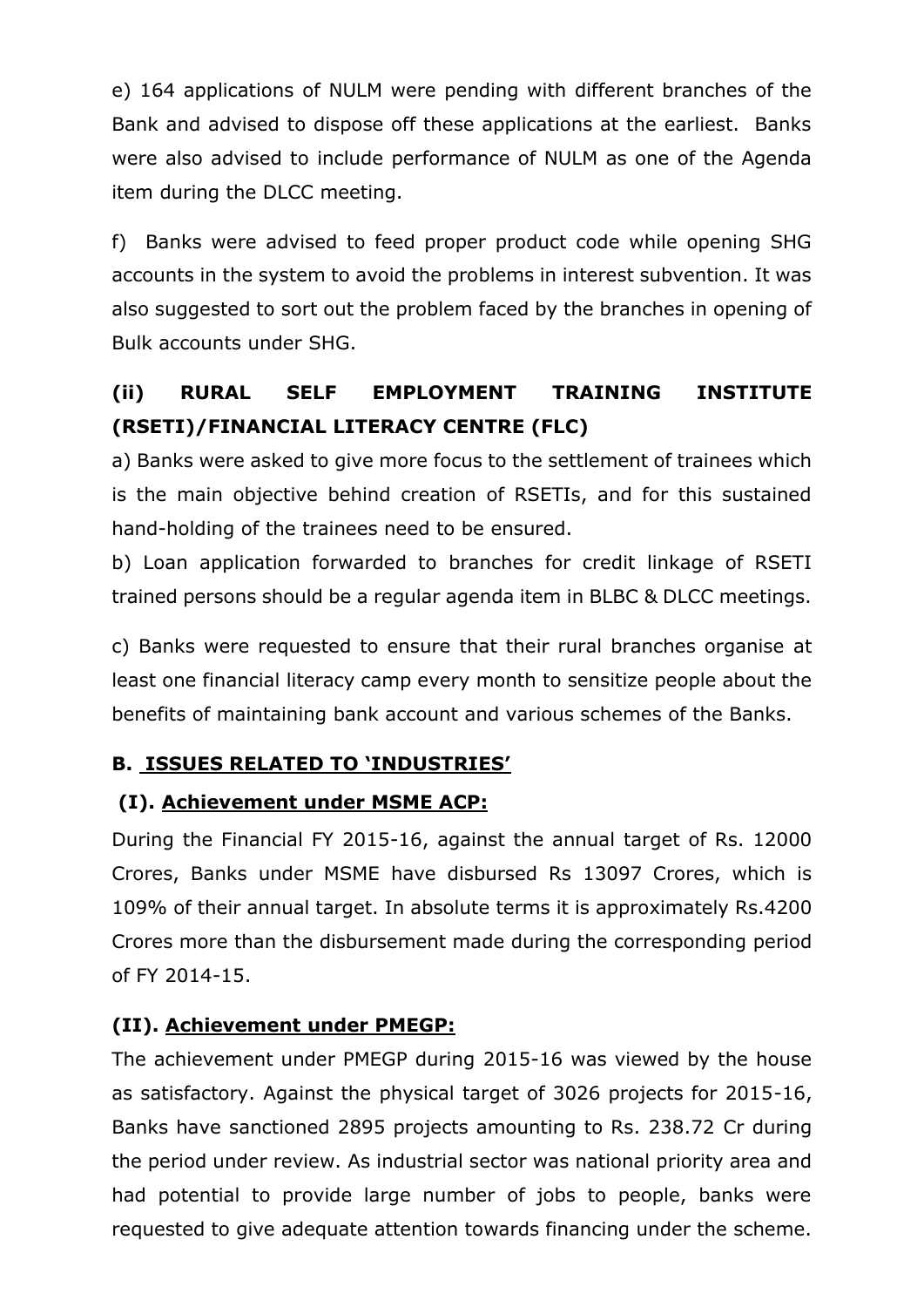## **C. OTHERS:-**

### **(I) EDUCATION LOAN:**

The performance of Banks under Education loan was not encouraging during the period under review. During the FY 2015-16, against the annual target of 50000, the achievement of Banks under Education loan was 23915, which is 48% of the target. The Chief Minister stressed that bottlenecks in sanctioning/disbursing of Education Loan should be removed as there is a lot of scope for increasing finance under the scheme.

The performance of Major Private Banks, whose achievement is less than 5% in education loan, was viewed very seriously by the house. All the private banks were advised to increase their performance in education loan and ensure achievement of their allotted yearly target.

## **(II). HOUSING LOAN:**

During the FY 2015-16, the achievement of Banks under Housing loan was only 62% of the target, i.e 14840 against 24000. The Principal Secretary, Urban Development and housing department highlighted the Credit Linked Subsidy Scheme for Housing and requested all the Bankers to give thrust on this scheme.

The meeting ended with a vote of thanks to all the participants by Sri Anil Kumar Bhatia, Chairman, Madhya Bihar Gramin Bank. He thanked all for fruitful discussion on various issues during the SLBC meeting and on behalf of all banks he assured the State Government for better performance by Banks during current FY on the lines discussed in the meeting.

### **57th Quarterly SLBC Meeting**

The 57th Quarterly SLBC Meeting of Bihar was scheduled to be held on 10.08.2016. RBI has advised that SLBC meeting of Jharkhand is also scheduled on 10.08.2016 and Regional Director, RBI also used to attend the SLBC meeting of Jharkhand State. As such, 57<sup>th</sup> Quarterly SLBC meeting of Bihar State is rescheduled on 17.08.2016.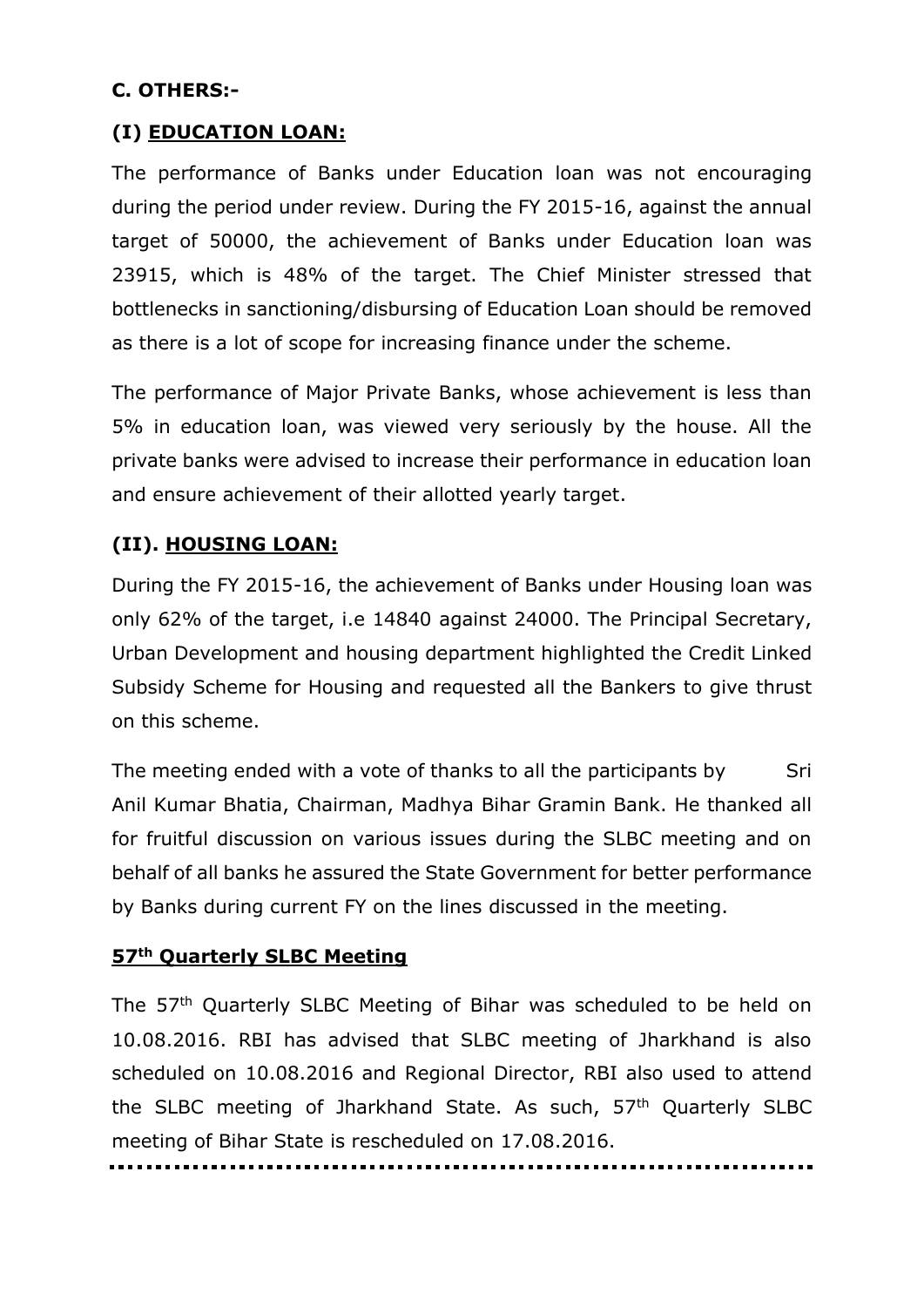### **ACTION POINTS**

## **56 th SLBC MEETING HELD ON 25th MAY 2016**

1. Banks should put in concerted efforts to ensure achievement of 100% target set under ACP for 2016-17.

(Action: All Banks)

2. The Banks should give focus on financing Dairy, Fishery and Poultry schemes in order to achieve the ACP target under Allied activities.

(Action: All Banks)

3. Banks to initiate suitable steps to achieve the target of Branch opening for population above 5000 by March 2017.

(Action: All Banks)

4. Banks to give top priority in seeding of Bank accounts with Aadhar numbers.

(Action: All Banks)

5. Security Audit at branches should be conducted at regular intervals to avoid lapses in internal security.

(Action: All Banks)

6. Banks to analyse area wise and sector wise NPA position and submit it to the State Government for effective monitoring of NPAs.

(Action: All Banks)

7. Banks to give more focus on advances under DRI schemes to achieve the benchmark of 1% of total aggregate advances during previous year. (Action: All Banks)

8. Banks to ensure feeding of proper product code while opening of SHG accounts in the system to avoid problems in interest subvention.

(Action: All Banks)

10. Banks to ensure participation of senior level officers at BLBC/DLCC meting in the District.

(Action: All Banks)

11. Agenda wise discussion should be conducted from next SLBC meeting onwards for having a fruitful discussion on the subject.

(Action: SLBC)

12. Necessary instruction to be issued to the district authorities for disposal of pending certificate cases already provided to SDC-Banking of each district.

(Action: State Government)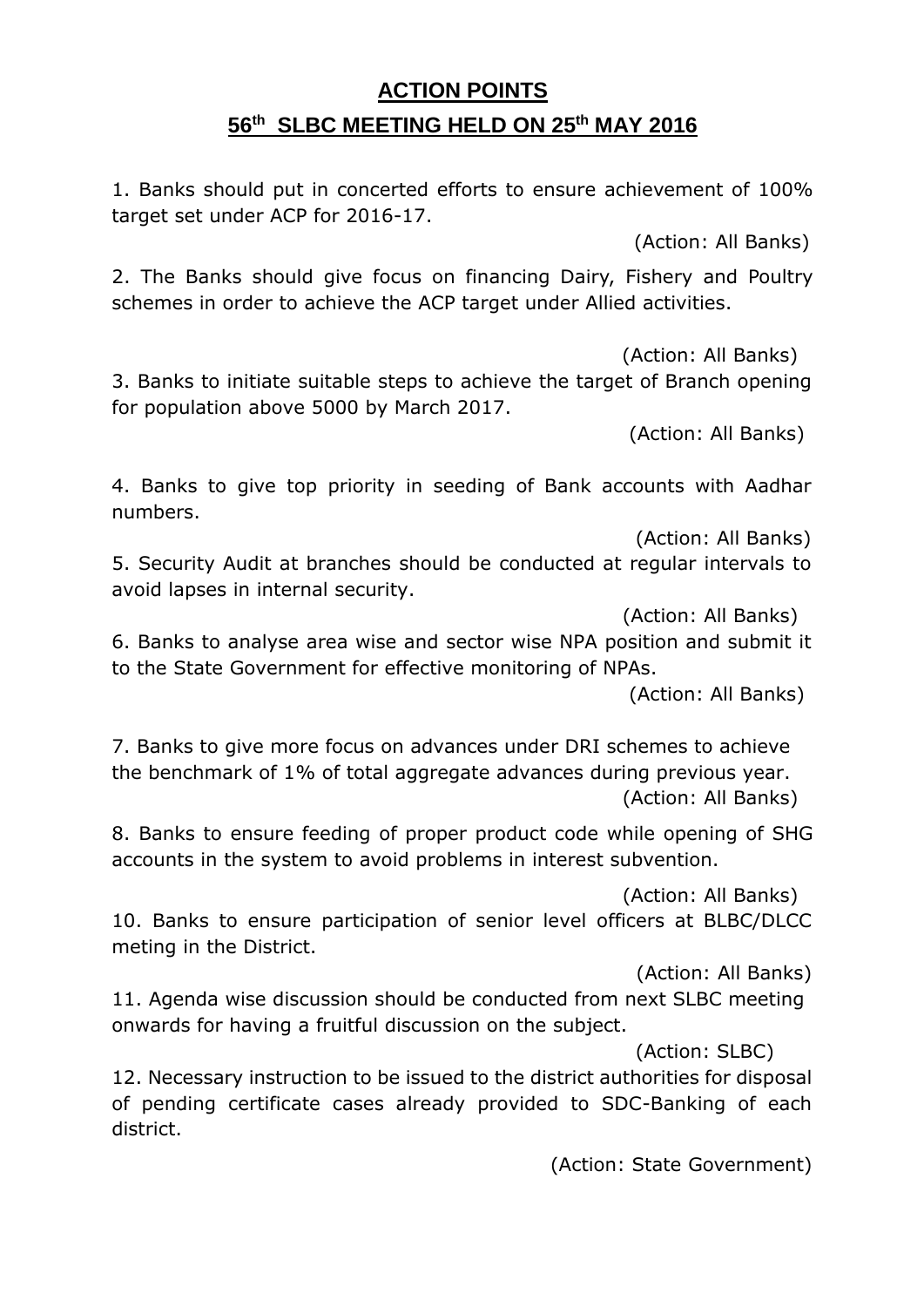# **56TH SLBC REVIEW MEETING HELD ON 25.05.2016 AT HOTEL CHANAKYA, PATNA**

Annexure-I

| Sl. No.                 | Name of the Participant   | Designation/Office                               |  |  |
|-------------------------|---------------------------|--------------------------------------------------|--|--|
| Ministers               |                           |                                                  |  |  |
|                         | Shri Nitish Kumar         | Hon'ble Chief Minister, Govt. of Bihar           |  |  |
|                         | Shri Abdul Bari Siddiqui  | Finance Minister, Govt. of Bihar                 |  |  |
|                         | Dr. Ashok Choudhary       | Education Minister, Govt. of Bihar               |  |  |
|                         | Shri Shravan Kumar        | Rural Development Minister, Govt. of Bihar       |  |  |
|                         | Shri Jay Kumar Singh      | Industries Minister, Govt. of Bihar              |  |  |
|                         | Shri Alok Kumar Mehta     | Co-operative Minister, Govt. of Bihar            |  |  |
|                         | Shri Awadhesh Kumar Singh | Animal & Husbandry Minister, Govt. of Bihar      |  |  |
|                         | Shri Maheshwar Hajari     | UDHD Minister, Govt. of Bihar                    |  |  |
| State Govt.             |                           |                                                  |  |  |
|                         | Shri Anjani Kumar Singh   | Chief Secretary, Govt. of Bihar                  |  |  |
|                         | Shri Shishir Kumar Sinha  | Development Commissioner, Govt. of Bihar         |  |  |
|                         | Shri Ravi Mittal          | Principal Secretary (Finance), Govt. of Bihar    |  |  |
|                         | Shri P.K. Thakur          | DGP, Bihar                                       |  |  |
|                         | Shri Amrit Lal Meena      | Principal Secretary, Co-operative                |  |  |
|                         | Shri S. Siddharth         | Principal Secretary, Industries Deptt.           |  |  |
|                         | Shri Chanchal Kumar       | Secretary to Hon'ble Chief Minister              |  |  |
|                         | Shri Chaitanya Prasad     | Principal Secy, Urban Development & Housing      |  |  |
|                         |                           | Deptt.                                           |  |  |
|                         | Shri Atish Chandra        | Secretary to Chief Minister, Cabinet Secretariat |  |  |
|                         | Shri Manish Kumar Verma   | Secretary to Chief Minister, Cabinet Secretariat |  |  |
|                         | Dr. N. Vijayalakshmi      | Secretary, Animal & Fisheries Resources Deptt    |  |  |
|                         | Shri H.R. Srinivasa       | Secretary, Deptt. of Finance                     |  |  |
|                         | Shri Rahul Singh          | Secretary, Finance (Expenditure)                 |  |  |
|                         | Shri N. Lal               | Secretary, Agriculture                           |  |  |
|                         | Shri Sushil Kumar         | Addl Secretary, Finance                          |  |  |
|                         | Shri K. Senthil Kumar     | Additional Secretary, Education                  |  |  |
|                         | Shri Abhay Raj            | Special Secretary, Registration Excise &         |  |  |
|                         |                           | Prohibition Deptt.                               |  |  |
|                         | Shri Awadhesh Kumar       | OSD, Finance                                     |  |  |
|                         | Shri Rupam                | OSD, Finance                                     |  |  |
|                         | Shri Sanjiv Kumar Sinha   | OSD, Rural Development                           |  |  |
|                         | Shri Nishat Ahmed         | Director (Fisheries), Govt. of Bihar             |  |  |
|                         | Shri Hare Ram Singh       | Director (Dairy), Govt. of Bihar                 |  |  |
|                         | Shri Vinay Kumar          | ADG, CID                                         |  |  |
|                         | Shri Shivanand Tripathi   | S.O (Banking), Institutional Finance, GoB        |  |  |
|                         | Shri Yogendra Rai         | Under Secy, Govt. of Bihar                       |  |  |
|                         | Shri Nishant Jha          | PA to Education Minister                         |  |  |
|                         | Shri Bhola Prasad         | PA to Co-operative Minister                      |  |  |
|                         | Shri Bhagwati Jha         | PS to Animal Husbandry                           |  |  |
|                         | Shri Purnendu Kumar       | PS to Industry Minister                          |  |  |
| <b>RBI &amp; NABARD</b> |                           |                                                  |  |  |
|                         | Shri R.K. D as            | Chief General Manager, NABARD                    |  |  |
|                         | Shri Brij Raj             | General Manager, Reserve Bank of India           |  |  |
|                         | Shri N.K. Verma           | Asstt. General Manager, Reserve Bank of India    |  |  |
|                         | Shri M.M. Ashraf          | Asstt. General Manager, NABARD                   |  |  |
|                         | Shri Binay Sinha          | Asstt. General Manager, NABARD                   |  |  |
|                         | Shri Pravin Kumar         | Manager, Reserve Bank of India                   |  |  |
|                         |                           |                                                  |  |  |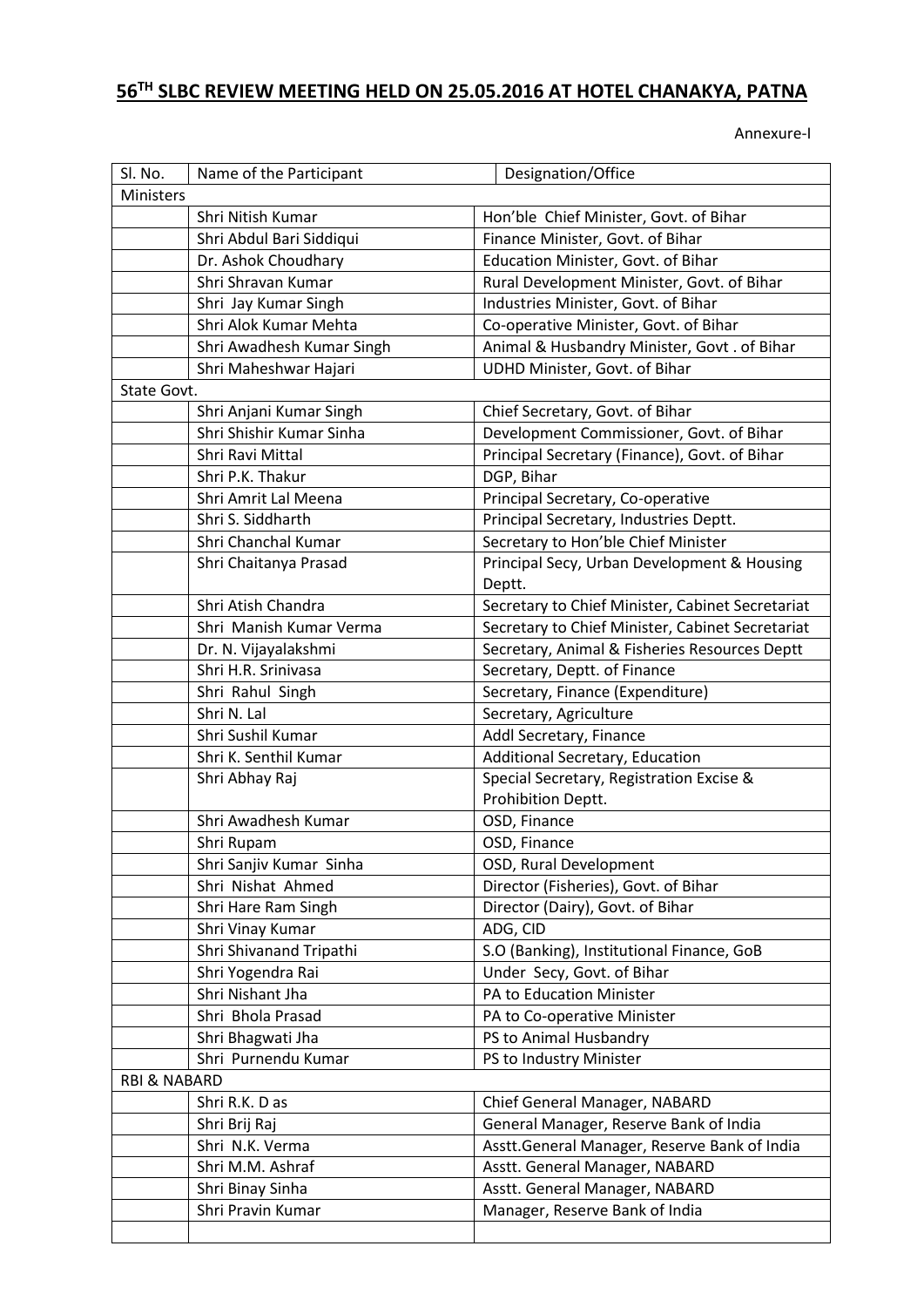| Other Banks:- |                             |                                               |  |  |
|---------------|-----------------------------|-----------------------------------------------|--|--|
|               | Shri Abhijit Dutta          | General Manager NW-I, State Bank of India     |  |  |
|               | Shri V.S. Negi              | General Manager NW-III, State Bank of India   |  |  |
|               | Shri Sanjiv Sharan          | General Manager, Punjab National Bank         |  |  |
|               | Shri R.K. Arora             | General Manager, Central Bank of India        |  |  |
|               | Shri Birendra Kumar         | General Manager, Bank of Baroda               |  |  |
|               | Mrs. K. Manjula             | Dy. General Manager (PBBU), State Bank of     |  |  |
|               |                             | India                                         |  |  |
|               | Shri C. Raj                 | Dy. General Manager (Outreach), State Bank of |  |  |
|               |                             | India                                         |  |  |
|               | Shri Amitabh Pandey         | Dy. General Manager, ABU, State Bank of India |  |  |
|               | Shri K.N.R. Verma           | Dy. General Manager, Punjab National Bank     |  |  |
|               | Shri G.K. Mohapatra         | Dy. General Manager, Canara Bank              |  |  |
|               | Shri Jagmohan Singh         | Dy. General Manager, Union Bank of India      |  |  |
|               | Shri Dhananjay Pratap Singh | DGM & CRM, United Bank of India               |  |  |
|               | Shri Subrat Kumar           | Dy. General Manager, Vijaya Bank              |  |  |
|               | Shri B.G. Sandhibigraha     | Dy. General Manager, Oriental Bank of         |  |  |
|               |                             | Commerce                                      |  |  |
|               | Shri P.S. Choudhuri         | Dy. General Manager, Syndicate Bank           |  |  |
|               | Shri A.D. Patil             | DGM & Zonal Head, Dena Bank                   |  |  |
|               | Shri Ghazi Islam            | Dy. General Manager, IDBI Bank                |  |  |
|               | Shri I.M. Utreja            | Chairman, Uttar Bihar Gramin Bank             |  |  |
|               | Shri A.K. Bhatia            | Chairman, Madhya Bihar Gramin Bank            |  |  |
|               | Shri Arvind Kanthwal        | Zonal Manager, UCO Bank                       |  |  |
|               | Shri S.R. Padhi             | Zonal Manager, Bank of India                  |  |  |
|               | Shri Budh Singh             | Zonal Manager, Indian Bank                    |  |  |
|               | Shri Pramod Dubey           | Zonal Head, ICICI Bank                        |  |  |
|               | Shri Rajiv Kumar Das        | Asstt. General Manager, SLBC, SBI             |  |  |
|               | Shri Shivanand Prasad       | Asstt. General Manager, ABU-III, SBI          |  |  |
|               | Shri Prabhat Ravi           | Asstt. General Manager, GBD, SBI              |  |  |
|               | Shri S.K. Ghosal            | Asstt. General Manager, Allahabad Bank        |  |  |
|               | Shri Anil Kumar             | Sr. Regional Manager, Indian Overseas Bank    |  |  |
|               | Shri Nand Kumar Singh       | SVP Zonal Head, Bandhan Bank                  |  |  |
|               | Shri Samir Sinha            | Dy. VP & Cluster Head, Bandhan Bank           |  |  |
|               | Shri Amit Balajee           | Asstt. Vice President, HDFC Bank              |  |  |
|               | Shri Pankaj Kumar           | Associate Vice President, Kotak Mahindra Bank |  |  |
|               | Shri K.S. Rakshit           | MD, Bihar State Co-operative Bank             |  |  |
|               | Shri Harsh Chopra           | General Manager, Madhya Bihar Gramin Bank     |  |  |
|               | Shri P.C.N. Sinha           | General Manager, Bihar Gramin Bank            |  |  |
|               | Shri Ranjeet Singh          | Chief Manager, UCO Bank                       |  |  |
|               | Shri T.V. Krishna Prasad    | Chief Manager, Andhra Bank                    |  |  |
|               | Shri Arun Srivastava        | Chief Manager, Indian Overseas Bank           |  |  |
|               | Shri Shivanand              | Chief Manager, Corporation Bank               |  |  |
|               | Shri P.S. Singh             | Chief Manager, Punjab & Sind Bank             |  |  |
|               | Shri Parmeshwar Manjhi      | Chief Manager, State Bank of Bikaner & Jaipur |  |  |
|               | Shri Sudhir Srivastava      | Chief Manager, ICICI Bank                     |  |  |
|               | Shri Ashok Vardhan          | Chief Manager, Indusind Bank                  |  |  |
|               | Shri P.N. Tiwari            | Sr. Manager, Central Bank of India            |  |  |
|               | Shri Pankaj Kumar           | Sr. Manager, Punjab National Bank             |  |  |
|               | Shri Tarun Kumar            | Sr. Manager, Bank of Baroda                   |  |  |
|               | Shri Ajey Kumar Jha         | Sr. Manager, United Bank of India             |  |  |
|               | Shri Kunj Bihari Singh      | Sr. Manager, Bank of India                    |  |  |
|               | Shri V.B. Shah              | Sr. Manager, Indian Bank                      |  |  |
|               | Shri Nishit Chandra         | Sr. Manager, Bank of Maharashtra              |  |  |